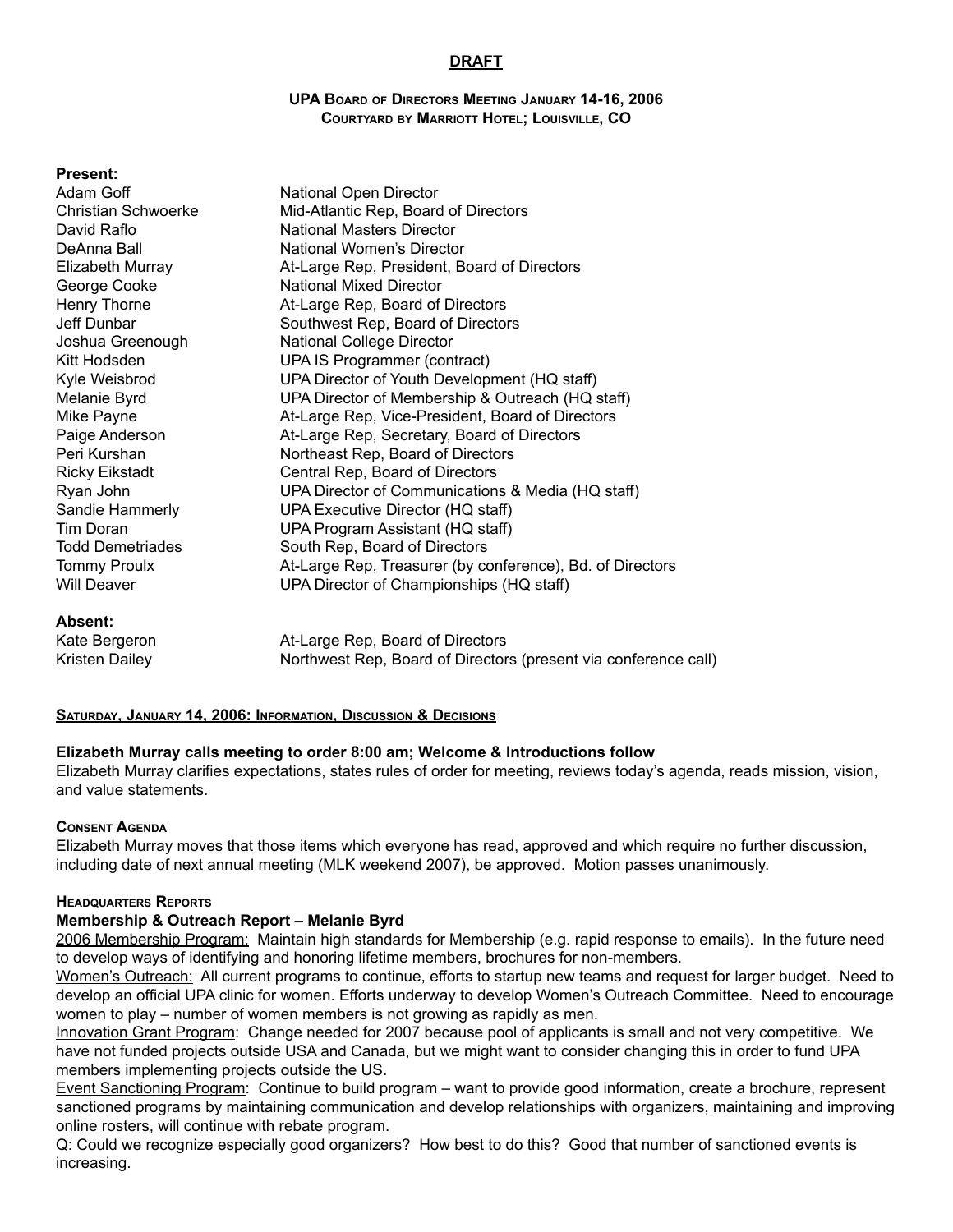General Outreach: Goals for 2006 include: maintain updated league contact list and send to Board members, have royalty free images available online, publish the league organizers resource manual, work with league organizers to host another league organizers conference and determine if it should be a national conference or regional conference (organizers feedback: November best time of year to hold conference).

Q: Are online waivers OK? Discussion: These have never been challenged in a court of law, and it is uncertain how insurance companies will respond. Precedent has not been set by any other organization. Our culture lends itself to be a testing ground for online waivers. Legal constraint is that online waiver needs to be valid in all 50 states. Straw Vote: Do we want to investigate this question further? Unanimous "yes."

# **Media & Communications Report – Ryan John**

Magazine: Ideas for 2006 (continual improvement of current product): Standing columns, Instructional info, Player and team profiles, Development of kit for advertisers, including demographics, income info, potential for event sponsorship Ultimate News has a lot of potential – as a functional magazine (and with Ultimate's demographics), we are positioned to attract greater advertising investment

Q: Do we want to begin to emphasize stars? Discussion: Concern expressed about overemphasizing the same individuals (i.e. "returning to the well"). Suggestion to highlight people at different levels (youth, club, local/regional organizers) People are what make sports, and this catches peoples interest and gets others involved. Suggestions: Improve events coverage so Ultimate News does not repeat real time coverage provided on upa.org because for those who are very involved, there is currently a sense of being told what they already know. Add a "human interest" aspect to events coverage, rather than a play-by-play perspective. More stats would be good, and would help justify subscribers keeping the magazine as archival reference.

Events: Ryan continuing to develop ideas for enhancing the market value of events to potential advertisers. Plan to develop a kit for prospective writers with info on format, guidelines, and deadlines. Also, plan to develop media kits with team logos, player fact sheets, etc.

Website: Needs more frequent updates, more images, more player info.

E-Newsletter: No major changes planned, but there will be more images in future publications.

Archives: Needs to be established with background info on players, images, stats, so as to create a searchable database of archived photos.

Q: Do we want to let stars create themselves, or do we want to make an effort to create the stars? Discussion: This is a values thing and requires discussion. Stars almost have to create themselves, but UPA can choose who they profile. People do want to read about players. Probably start with the National teams, and then work down. Need 'backstory' on players, about their other accomplishments outside of Ultimate.

Q: Is there a need for a juniors edition of the magazine? In the past there was a juniors column, but it didn't get much interest or response.

# **Tech Report – Kitt Hodsden**

Need to improve sync between two types of database files, which don't communicate easily. In 2006 this process will be automated to speed up the process and make it more accurate. Once sync problem for database files is solved, we will have a bit more time to deal with other items, but we need to make sure that high priority items get done. Concerns about privacy of data need to be addressed. Web site is currently in CA, because that is where original volunteers were located. This will change, as the website matures, and it will eventually be located in Boulder, CO; this should happen within the next two years.

Q: Will IS programming become a permanent part of the UPA?

Recommendation that the IS position should be maintained as a permanent, paid position, since there is an ongoing need.

# **Youth Development – Kyle Weisbrod**

Anticipated changes for 2006

Coaching Clinics: The detailed training techniques covered during the 2005 clinics will be discontinued. They were not found useful because tried to cover too much too quickly. A fitness overview and a sample practice will be included instead. We'll be adding an exit exam to the clinic, to assess what people have learned. We also need sponsors for level 2 programs.

Our certification for the course only says that participants attended and learned certain things, but doesn't vouch for the morals or history of the coach, therefore background checks on participating Coaches will no longer be conducted by the UPA. The UPA will encourage leagues to conduct background checks themselves. This is a legal issue that needs to be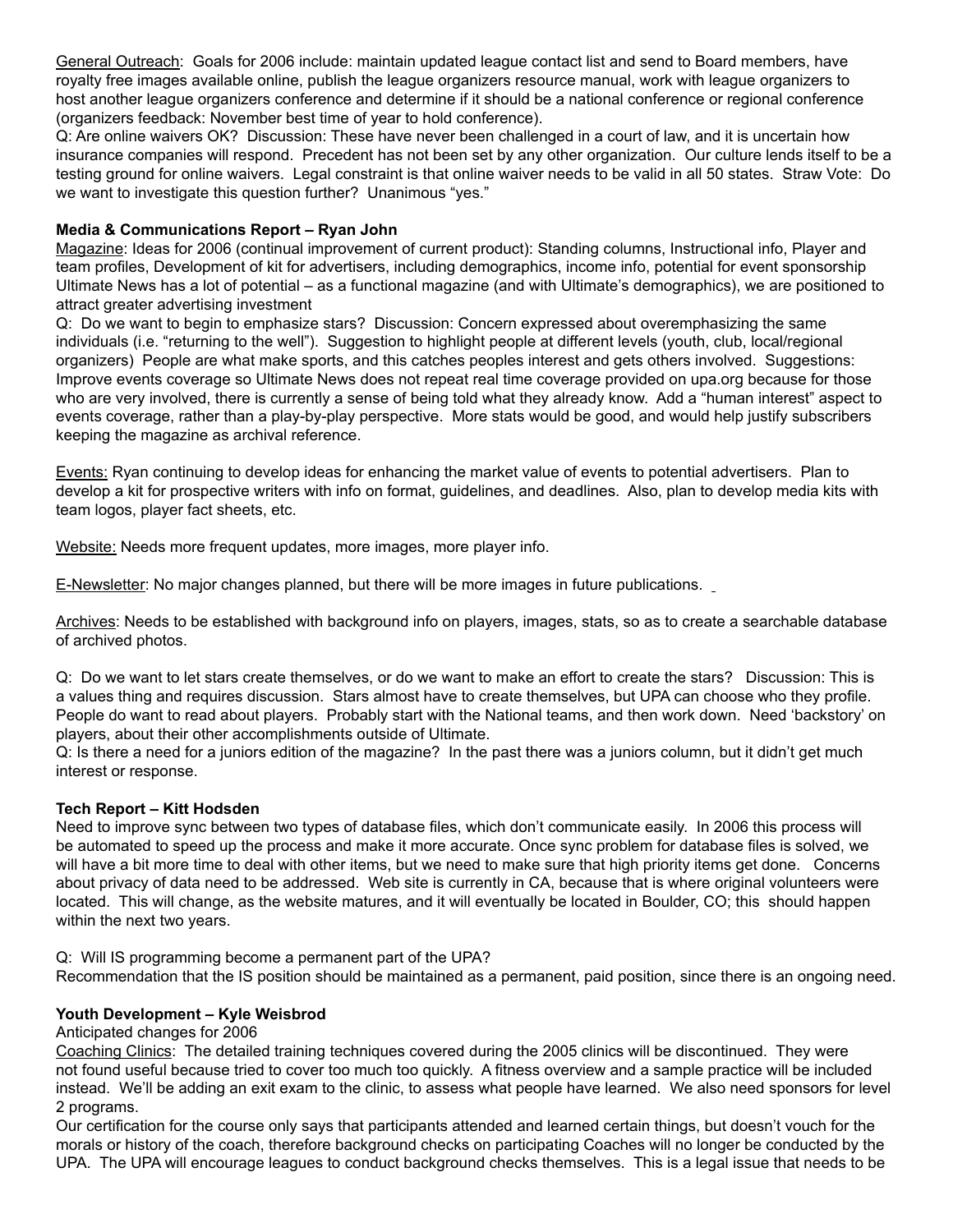addressed. What is the liability issue? What do we imply by doing or not doing a liability check? Is our exposure greater by a low-quality background check (which includes criminal and sexual offender checks, but not all states do this the same way, and we don't always know how the agency that carries out background checks actually does it)?

PE Outreach: We will be working with ~15 additional states. Continued partnership with Wham-O has not been confirmed. Although we no longer have any UPA produced instructional kits remaining in our inventory, Wham-O has committed to produce kits for sale through their distributors.

State Tournaments: 16 state championships scheduled this year.

Camp Accreditation: Fairly high requirements, including UPA membership, and coaches to have Level I certification. We have required background checks on coaches. This program has been growing slowly, the limiting factor seems to be partly that there are too few certified coaches. Benefits to camps are also not immediately clear, and it might be valuable to have some other level of partnership. Possibilities include discounts for advertising, training kits, promotion of camps on web site. We need to maintain some standards. However, should we require that all participants be UPA members? Goal of camps is to teach and learn, get people involved, not necessarily to grow membership. This might not be a good way to get new players involved. We will look into this. We need to provide a real value for UPA certification, both to the camp and to the students. There might be the potential to expand these accreditations to other levels (e.g. college).

**Break 10:30-10:45 a.m.**

# **Championships Report – Will Deaver**

2006 will be business as usual, but major areas of emphasis are:

Online Rostering: Major differences between Club rostering and College as there are two levels with college: individual registration, and college certification of the team. This system needs to be made cheat-proof, and also needs to be user-friendly, so that people can get signed up when they need to, know deadlines, etc. Moving deadline to Wed before Sectionals could result in some teams or players not getting signed up in time to participate. Need to be consistent, and implement the same rules for everyone from the beginning.

Observer Program: Need to increase pool of trained observers and to do this also need to increase pool of observer trainers. There need to be both informational and on-field observational components for observer trainees. Currently have ~32 certified observers. We need to move towards 100 observers, and there are currently only 3 observer trainers. Need to increase opportunities for Club players to experiment with college rules (and/or components of them) in non-Series events. The current batch of observers needs to recertify this year and it's still not fully clear how we will recertify them.

Series Restructure: Must be done, but Will hasn't had enough time. Need the right chairperson in place to devote full time to this. The right person for the job: knowledgeable, experienced with UPA, available time, no personal agenda. Series Manager: There is a real need for new staff -- championships manager. This is a proposal that will be covered in greater depth later (see Proposal 2006.04). The tasks of this individual will include rostering, the ongoing organization of series competitions, carrying out efforts that haven't been dealt with well because the tasks have been carried out by a diverse group of volunteers. Need to identify sites for the Series each year, develop support structures, local contacts, work with schools, do better documentation, create better backup for Series events.

Q: What need is there for more observers? How much interest is there in this process?

The demand for Observers exceeds the supply, especially in lower divisions & non-Series tournaments. There is some backlash, but most feedback is positive. There needs to be forum for exploring questions about Observers. Implementing a new system at the first major tournament is not a good thing; it needs to be implemented early and broadly, so it is well accepted and understood at Nationals.

# **Executive Director's Report – Sandie Hammerly**

General Q&A session with the Executive Director. Sandie Hammerly recognizes that the biggest task she currently faces is Strategic Planning and finding the time to devote in light of the ongoing responsibility of directing the daily activities of the UPA.

Q: (Paige Anderson) Do we feel it was appropriate to put the UPA name behind an organization (i.e. Ultivillage and VC Ultimate) or a video production that promotes a particular division (e.g. Open) over other divisions (Women's, Mixed, Masters)?

HQ is working with producers of the 2005 UPA Club Championships DVD to resolve the situation. UPA agreement is with VC Ultimate whose commitment is to videotape and provide footage of all four finals to the UPA, as required by Board policy.VC Ultimate has also agreed to produce DVDs of the event; however, there is no stipulation that they have to produce videos for each division. VC Ultimate has contracted with Ultivillage who thus far has only produced a video of the Open division.

Q: What can we do to remedy the situation since the DVD has already been distributed to our members? The UPA has contracted with VC Ultimate in the past and had satisfactory results. Unfortunately this year has been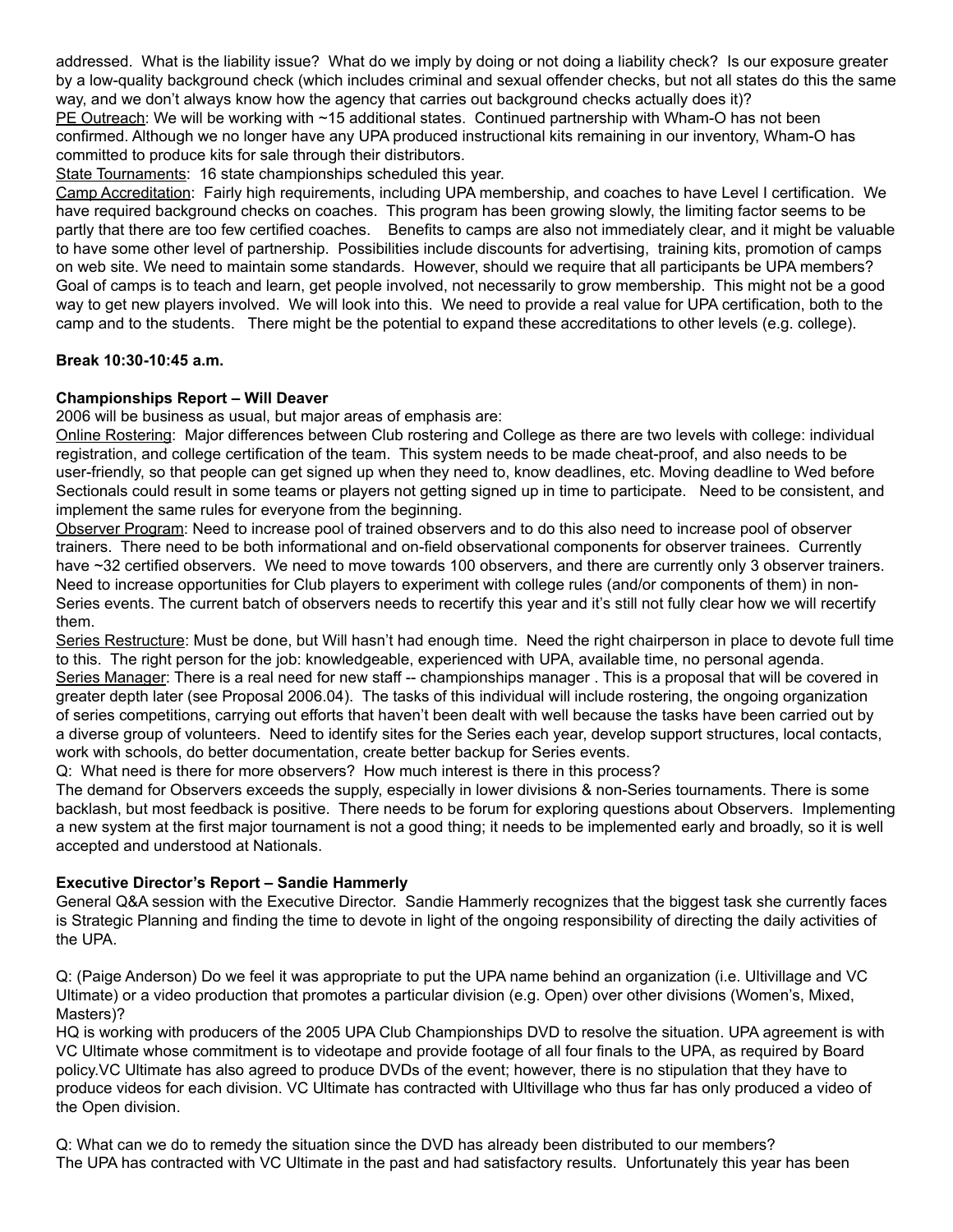a different relationship based on VC subcontracting with UltiVillage. Sandie reminded the group that the UPA has no obligation to produce a video – our only obligation (per BoD mandate) is to record the finals game of each division for archival purposes. It is a value judgment on the part of the producer as to what will result in the most viable product for sale – and until this year VC has treated the women's and open divisions in a fairly equitable manner; mixed and masters have received less footage.

Q: (Sandie Hammerly) We have a loan approved, we have a surplus, and I would like feedback from the BoD on whether we are still committed to buying a building for HQ. What is the priority of this compared to other issues/tasks facing HQ? Discussion whether its appropriate to buy a building or buy the land and have a building built. There needs to be a BoD resolution to move forward, and it is imperative that we separate the emotional and financial issues tied up in buying or not buying a building. Now that HQ has a lease, the immediate need of buying (or building) a building is no longer as great. Elizabeth Murray, as President, tables any further discussion, noting that a detailed discussion of a building for HQ was not requested on the Agenda.

# **Lunch 12:00-1:35 p.m.**

**Budget with Proposals (2006.01, 2006.02, 2006.03, 2006.04, 2006.05, 2006.09) – Elizabeth Murray & Tommy Proulx** *[Line item-by-line item discussion of the 2006 proposed budget with discussion of corresponding Proposals with financial implications, as appropriate.]*

Income:

4020 College dues. Unanimous agreement to increase anticipated College membership by 10% for 2006 based on historical trend.

4005 Youth memberships projections for 2006 (33% increase in youth membership) based on number of leagues and number of state championships.

4045 Lifetime memberships. No income projected, although we probably will sell some lifetime memberships. As per 2005 decision by BOD, all lifetime memberships set aside in restricted fund with a % to be allocated to budget on an annual basis (Fin Com still need to determine formula for this).

4200 Championship Series:

4215 College Champs player fees. Request from HQ to Remove \$10 CSTV fee (originally approved as only a temporary fee) from College Player fees. UPA will absorb cost within its normal marketing program goals. Also requesting a \$5 increase in fee to more closely cover costs of running the event (net impact to players - \$5 decrease in event fee). 4260, 42654270 Increase fees for all youth events increased by \$5

4400 Sales: 4450 CSTV DVD sales selling for \$25 per box set. Includes 3 DVDs, 9 hours of Ultimate. Need to sell approximately 350

to break even.

4415 Income continually dropping each year because we have minimal inventory at Wrightlife now that we no longer produce merchandise

4500 Contributions: Unrestricted fundraising income in 2005decreased; probably because of dedicated fundraising efforts to Team USA.

4600 Advertising: Income from advertising is uncertain; some advertisers are already unhappy with current costs, and it is not clear whether we will be able to attract more new advertisers.

4700 Income, Sanctioning: Our goal is to have a downward trend because aim to reward full refunds to successfully run sanctioned events.

4850 National Teams: Tryout cost per player determined by based on breakeven with costs for running 2 tryout sessions (Atlanta and Seattle)

COGS: No Comments

# Expenses:

6100 Championship Series:

6120.01 Sanctioning insurance. Have already received renewal quote. No rate increase, increase based on increased in membership.

6150 Observer clinics. Although we plan to do fewer training clinics, we will be doing a Trainers' Clinic (i.e. train the trainer). Also plan to send some observers to non Series events to increase club players exposure to use of observers for sectional and regional level athletes

6200 Youth Development:

6245 – see discussion of Proposal 2006.05 below.

**Proposal 2006.05 – UPA Fitness for Ultimate DVD,** Submitted by Kyle Weisbrod, UPA Director of Youth Development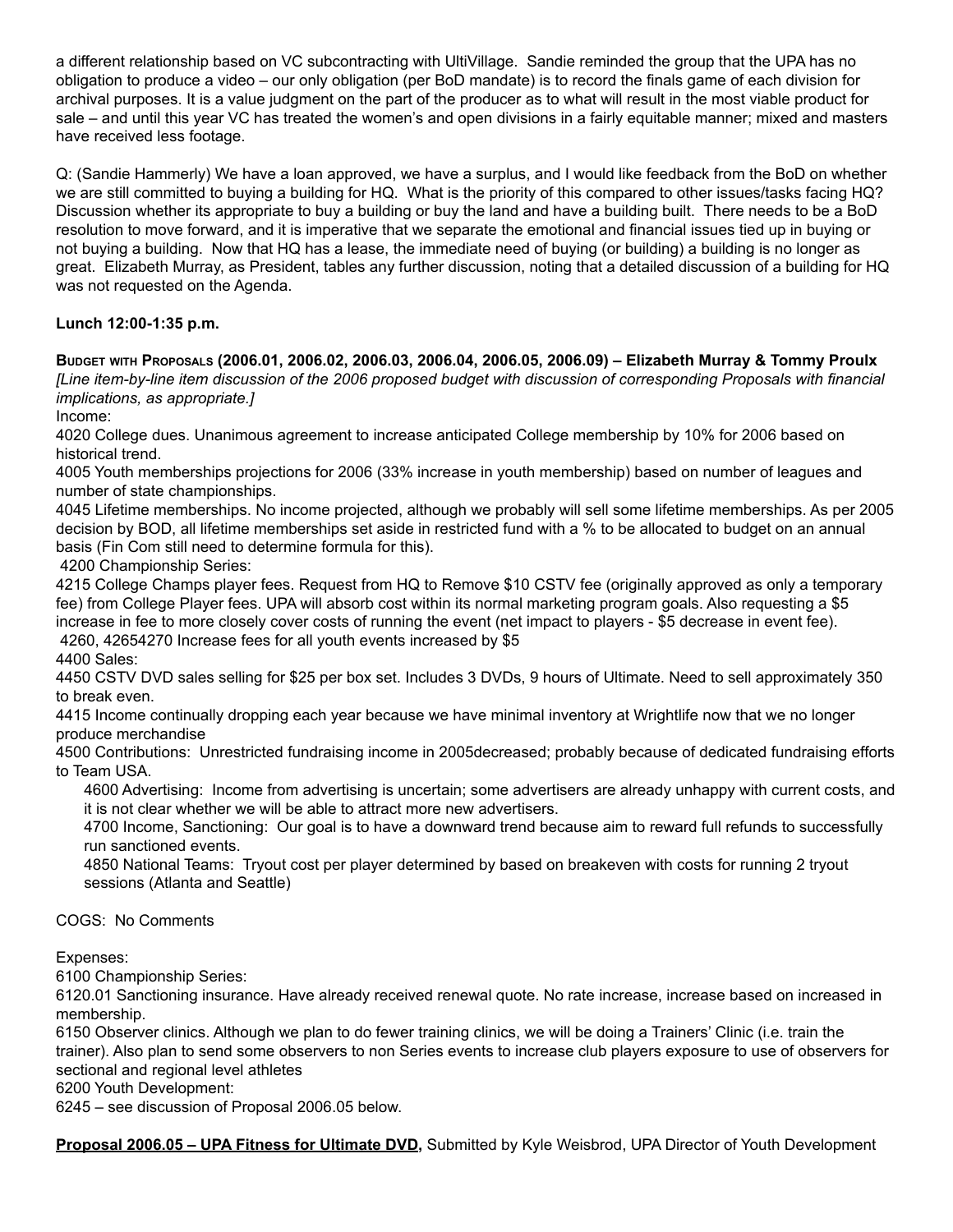Proposal: *The UPA will produce a high quality fitness for Ultimate DVD.*

Financial Implications:

### *2006: \$14,300 expense*

### *Production:*

| <b>Production co costs</b>                   | \$12,500 |
|----------------------------------------------|----------|
| <b>Travel expenses</b>                       | \$1,000  |
| Fee for script writer<br>Fee for Actors (3 @ | \$500    |
| \$100)                                       | \$300    |
| <b>Total Expenses</b>                        | \$14,300 |

*2007 – 2010 (total): \$6,875 Expense, \$25,000 Revenue*

| Replication (\$1.75/copy * 2.500 copies)<br>Royalties to script writer (\$1/copy * | \$4,375 |
|------------------------------------------------------------------------------------|---------|
| <u>. 2.500 copies)</u>                                                             | \$2.500 |
| <b>Total Expenses</b>                                                              | \$6,875 |

# *Sales (\$10/copy \* 2500 copies)*

Discussion:

Q: What is so special about Ultimate that it requires a specialized video?

There are fitness activities that can be done with discs that are specific to our members. An Ultimate-focused video will be more accessible to UPA members.

Q: Kate has doubt that there would be very many sales or much royalty income. Have we ever sold 2,500 copies of anything? Why not do something cheaper to start with (e.g. print booklet)?

Other videos we've sold have been annual events, which are less interesting after a few years. A fitness video would be salable over a longer, and more likely to pay for the costs.

Feedback: There needs to be a procedure for selecting people. This video needs to present different viewpoints, differences in training for specific groups. Board stresses need to conduct wide search for appropriate people to participate in this project.

Q: If we endorse this product, we need to find ways to market or promote this video.

This might be one of the 'perks' for people attending clinics or for schools or camps that have authorized UPA programs. It wouldn't be good to make the video and then just let it sit on the shelf.

Q: This might also help people become more aware of the UPA, and value the organization and see it as a resource. Q: Ideally, in time this could be picked up by some other publishing house – once we have proved that we have a quality product, and that there is a demand.

Jeff Dunbar moves to close discussion and calls for vote. Henry Thorne seconds the motion.

**PROPOSAL 2006.05 PASSES Vote: 11-0-0 Time: 3:15 PM** 

 *[Budget line item discussion resumes]*

Expenses:

6300 International Programs:

6320 Request for funding based on the opinion that there should be a UPA Board-level representative at the WFDF Congress and that we should support the other US representative (Robert "Nob" Rauch) who is serving as WFDF Treasurer.

### **Motion to allocate \$3,000 to line item #6320 to cover UPA representative (Todd Demetriades) and Nob Rauch's travel to WFDF Congress. Motion passes: 10-1-0**

**Break 3:25-3:45 p.m.**

*[Budget line item discussion resumes]* Expenses: 6350 National Teams: 6352.03 Uniforms currently budgeted, but potentially will become VIK if Sandie Hammerly is able to procure sponsorship. 6352.01 – see discussion of Proposal 2006.02 below.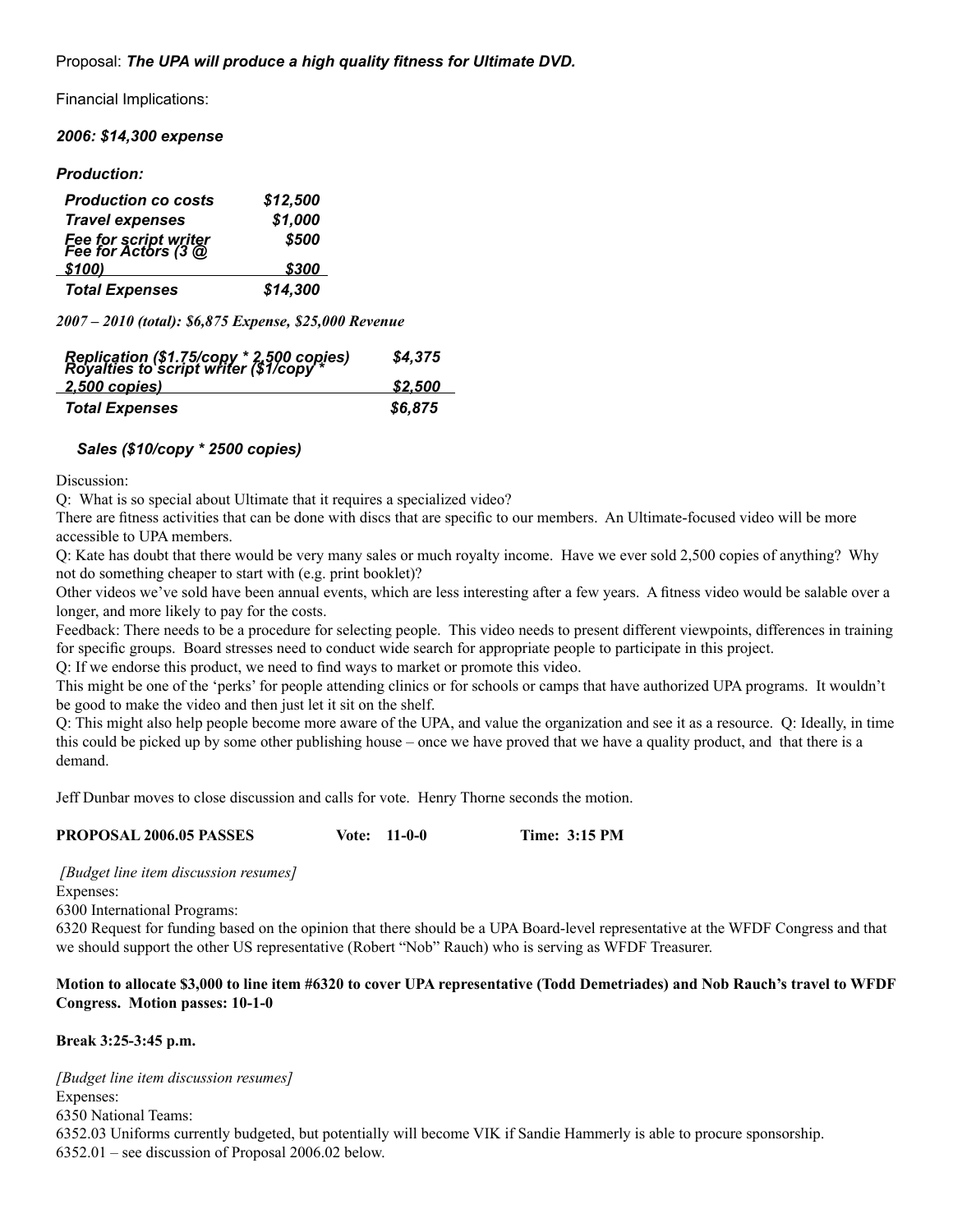**Proposal 2006.02 – To Cover the Expenses of US National Team Coaches,** Submitted by Kyle Weisbrod, UPA Director of Youth Development

Proposal: *The UPA will cover the room, board and travel expenses of the US National Team head coaches and assistant coaches (up to 3/team – see Appendix 1) when those coaches are chosen by the UPA.*

Financial Implications:

| 2006: \$8,800                                                            |         |
|--------------------------------------------------------------------------|---------|
| <b>Coach Expenses (per</b>                                               |         |
| $coach)$ *                                                               | \$1,100 |
| <b>Flight</b>                                                            | \$400   |
| <b>Training Housing</b>                                                  | \$100   |
| <b>Training Board</b>                                                    | \$100   |
| Event Room and Board \$500<br>Will be more when events are held overseas | \$500   |

Discussion: When US teams went to Finland, UPA paid for two head coaches, but all assistants paid their own way. Suggestion to cap funding at \$5000 per year for coach and one assistant coach per team. Is this a quality issue, or a quantity problem? Do we really need 3 asst coaches? Note that costs will be lower this year because event will be in the US. Do we set a precedent if we fund 8 coaches this year but cannot in years when event is located out of the US? Need to consider that Junior teams may benefit more from more coaches and assistant coaches, while other teams may not. Is coaching the issue, or need for chaperones? Chaperones may be less qualified and less expensive. We need to keep policies different for different age groups. Suggestion that number of coaches should be standardized at 2 that we will help to send; additional coaches or assistants may go as volunteers. We should assess qualifications of people for the coaching positions, and leave some latitude for specific situations. We should think about directions for the future.

Jeff Dunbar moves to close discussion. Henry Thorne seconds the motion.

### Amended Proposal: *The UPA will cover the room, board and travel for the US Juniors team coaches (up to 3 per team) for the team training camp and WFDF WJUC or WFDF WUGC.*

Todd Demetriades moves to accept amended proposal. Henry Thorne seconds the motion.

| PROPOSAL 2006.02 PASSES (as amended) | Vote: $11-0-0$ | <b>Time: 4:25</b> |
|--------------------------------------|----------------|-------------------|
|--------------------------------------|----------------|-------------------|

*[Budget line item discussion resumes]* Expenses: 6480 Rules, SOTG, Disc Standards: 6480.3 – see discussion of Proposal 2006.01 below.

**Proposal 2006.01 – Request for funding for face-to-face meeting of the Standing Rules Committee every three years**, submitted by Peri Kurshan (Interim-Chair, UPA Standing Rules Committee)

Proposal: *It is proposed that the Board of Directors allocate sufficient funds to invite and host the current active members of the Standing Rules Committee to a two-day Rules Revision meeting once every three years (at the request of the SRC chair), beginning in 2006, in order to facilitate the completion of a revision to the rules during that meeting.*

Financial Implications: *This proposal requires sufficient funds for airfare, hotel accommodations, rental cars and food for ~12 people for 2 days, as well as renting a conference room for that time. Factoring \$400 per flight, \$100 per double occupancy hotel room, \$180 per car for every three people for the weekend, \$40 per person per day for food, and \$700 for a conference room rental, that comes to approximately \$8000 total.*

Discussion: Straw poll indicates that most Board members are in support of this proposal. Christian Schwoerke suggests making the proposal more flexible, so that we can arrange these meetings on an as-needed basis, but at least every 3 years.

Jeff Dunbar moves to close discussion. Todd Demetriades seconds.

**Peri Kurshan moves to amend proposal from "once every three years" to "at least every three years." Todd Demetriades**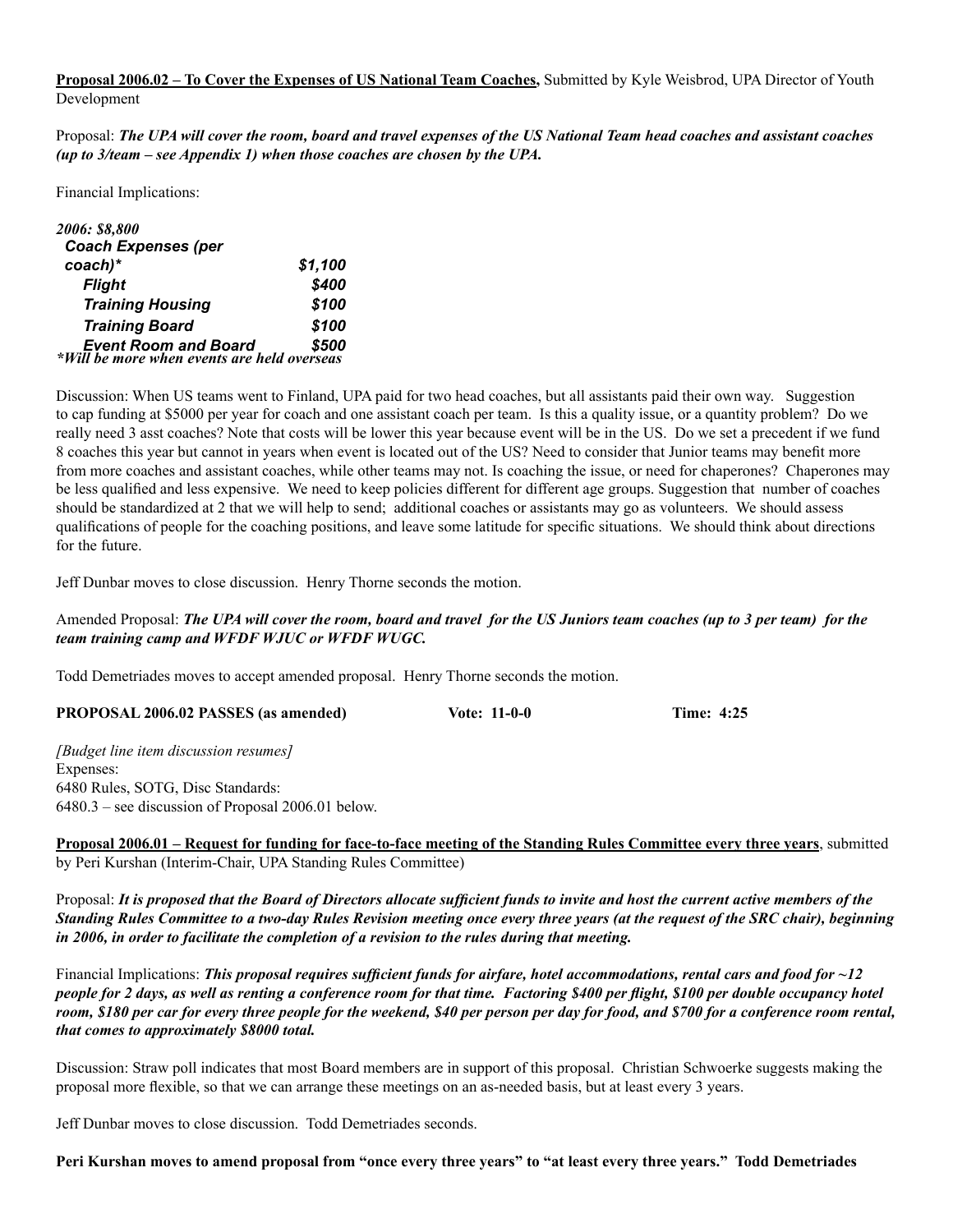#### **seconds. Amendment passed 10-1-0.**

#### **PROPOSAL 2006.01 PASSES (as amended)** Vote 11-0-0 Time 4:35 PM

*[Budget line item discussion resumes]* Expenses: 6500 Marketing: 6515 – see discussion of Proposal 2006.03 below.

# **Proposal 2006.03 – To Create a New Logo/Identity for the Ultimate Players Association,** Submitted by Sandie

Hammerly, Executive Director, and Elizabeth Murray, 2005 UPA President

Proposal: *As part of its 2006 work-plan and expense budget, the UPA will hire a professional firm to design a new logo identity for the UPA. Such a mark/image must be designed in a manner that it will be easily integrated into ALL UPA programs and services, employing fonts and colors which can be used on print and electronic media as well as merchandise and corporate signage.* 

*Services will include the research and development of logo design to be used on all UPA programs and materials including advertising, business papers, in-house publications and merchandise; presentation of 3-6 designs including typography and color schemes; application formats and implementation guidelines.* 

Financial Implications: *Based on information provided in the Graphic Artists Guild Handbook: Pricing and Ethical Guidelines, the high end of the cost for a small to medium client should be in the \$7500 - \$8000 range.* 

Discussion: Sandie Hammerly explains why she chose \$8,000, which is at the high end of the scale for logo services for an organization the size of the UPA. Henry Thorne and Todd Demetriades emphasize that undertaking a new logo design is very important in this stage of the UPA's development and we should not be afraid to invest more money. Todd says: Now is the time to really make this a priority and let the priority influence the budget (suggests increasing the budgeted amount to \$12,000-\$15,000). This is more than just developing a new logo, it is integrating the new logo and identity into all the UPA does. Mike Payne suggests that we keep the budget at \$8,000 and enable Sandie approach various tiers in the graphic industry to get estimates.

Jeff Dunbar moves to close discussion. Henry Thorne seconds.

Todd Demetriades moves to amend proposal: Allocate funds up to \$16,000. Straw poll: 5-5-1

Discussion: As long as we are comfortable submitting an unbalanced budget in 2006, then if we increase the allocated funds to \$16,000 we will not have to compensate for this increase by decreasing other line items in the budget. This is a one-time expense, so one year in the red is not detrimental in the long-term.

Mike Payne suggests that we approve the proposed \$8,000, then allow Sandie Hammerly to approach vendors to procure bids. She will then approach ExComm if extra funds are required.

Henry Thorne motions to vote on proposal as is. Jeff Dunbar seconds.

**PROPOSAL 2006.03 PASSES Vote: 11-0-0 Time: 4:55 PM**

**Todd Demetriades moves that the Board authorize ExComm to approve up to \$25,000 for Branding. Tommy seconds.**

**Motion passes 11-0-0 (4:57 PM)**

*[Budget line item discussion resumes]* Expenses: 6800 Headquarters:

6865 Kate Bergeron suggests bringing in experts to train HQ staff in Public speaking and presentations. Elizabeth Murray suggests that we need a better sense of how strategy and tactical decisions contribute to our goals to increase participation. Paige Anderson suggests we are going through an evolution in presentation, and that HQ staff deserves kudos for their good work.

6900 Board of Directors:

6905 Travel expenses increased by \$1100 to cover Paige Anderson's travel once per year to/from Africa (Paige Anderson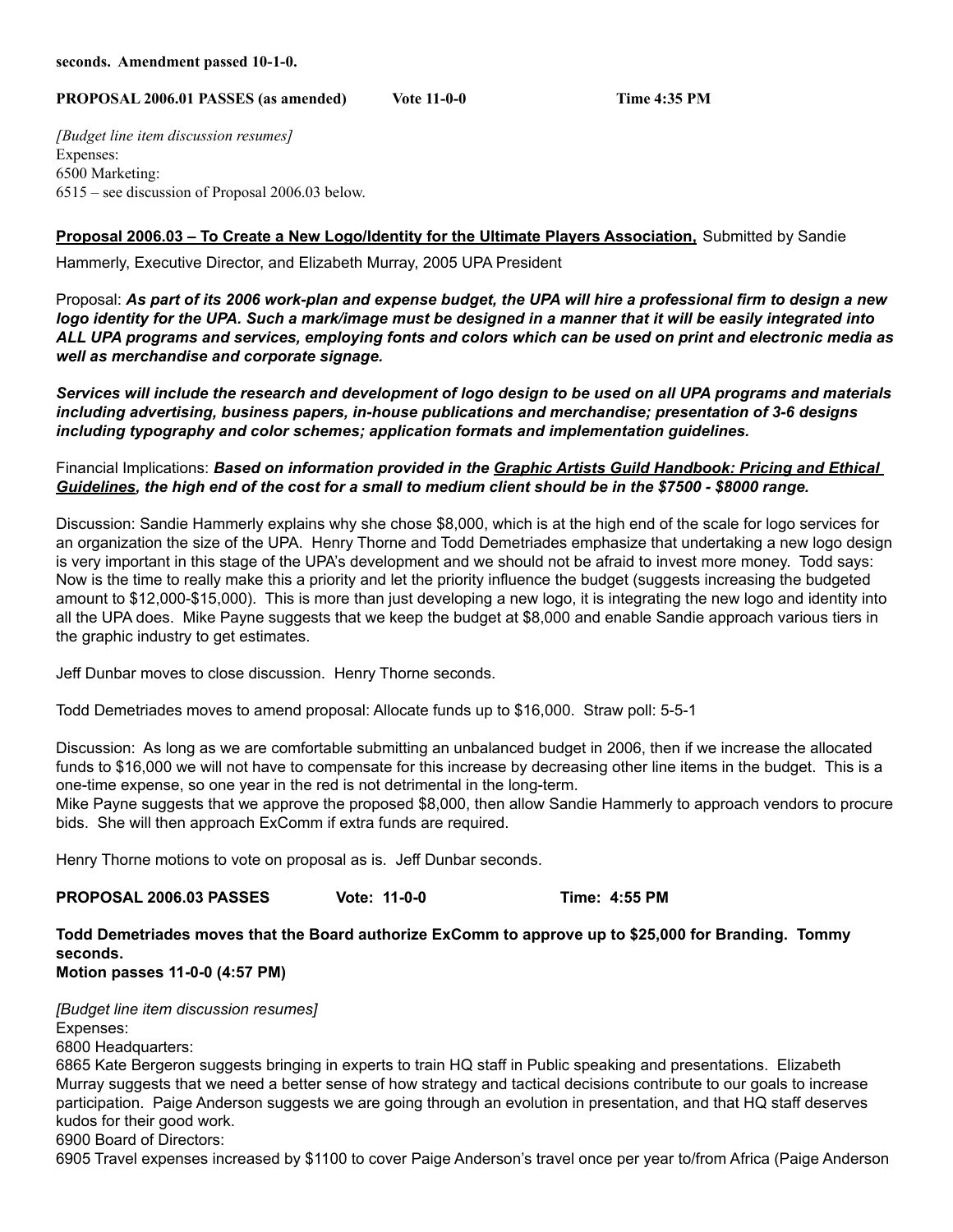is relocating to Africa in 2006).

Fixed Assets: No discussion.

*[Closed session of Board and Executive Director]* Expenses: 6800 Headquarters:

6805 line item directly affected by proposals for new staff positions – see discussion of Proposal 2006.04 below.

**Proposal 2006.04 – To Create a New Staff Position: Championship Series Manager,** submitted by Sandie Hammerly, UPA Executive Director, and Will Deaver, UPA Director of Championships

Proposal: *The UPA Executive Director, in cooperation with the Director of Championships, will create a full-time staff position, Championship Services Manager, to undertake many of the administrative duties currently handled by the Director of Championships (and sometimes the National Directors by default).* 

*Among the duties/tasks to be assigned to this new position:* 

- • *Primary staff support to the College (and Youth) eligibility committees. This will include minutes related to Eligibility Committee meetings, policing/enforcing eligibility violations, complaint research, preparation of written documentation related to eligibility decisions, general management of volunteer committee to ensure timely completion of tasks and duties, serve as primary business hours portal for member inquiries related to eligibility process and procedures*
- • *Administrative management of sectional and regional coordinators including database maintenance and management, training/evaluation, disc orders, and general communications*
- • *Ongoing communication with coordinators, team contacts and players at the Youth, College and Club levels to ensure compliance with registration and rostering guidelines, including questions regarding the online rostering system and related deadlines.*
- **Roster organization and management for all Series events and divisions**
- • *Maintenance and communication of competition rules*
- • *Compilation and tracking of information related to conduct cases and decisions*
- **Recruitment of volunteers for specialized annual tasks**
- **Timely, business hour resource to individuals wishing to organize teams for participation in the** *Championship Series…including info on who to contact in their area for support.*
- • *Business hour resource for College Sports Club Administrators and Registrars with general questions related to the College Series*

Financial Implications: *Because salaries should remain confidential, the Executive Director will present the pertinent data in closed session – but will include salary and benefits including health insurance in 2006, and retirement savings match in 2007. Please note that should this position be approved, the position of program*  services assistant will no longer be part of the Champ Series - but will become support staff to the Director of *Outreach and the Executive Director. Champ Series duties performed by the Program Service assistant will be absorbed by the Championships manager.*

Discussion: Board members request more time to digest this request. This is a major decision concerning on-going funding for staff and the Board needs to determine (in conjunction with the Executive Director) the level of need for this staff position. Sandie Hammerly stresses that the requested position is necessary in order to run HQ and the Championship Series effectively and successfully.

Discussion on Proposal 2006.04 tabled until Elizabeth Murray can allocate more time for discussion within the agenda.

### **Members Meeting**

# **Elizabeth Murray calls to order the Annual Membership Meeting of the UPA at 5:28 p.m.**

Colin Baer (member) and Brian Collison (non-member), both residents of Colorado and active in the Denver recreational league, present to the Board of Directors and ask questions to clarify the following topics:

- Communication routes between the membership and the Board
- Outreach to local leagues
- Production of the quarterly newsletter, Ultimate News
- Volunteer opportunities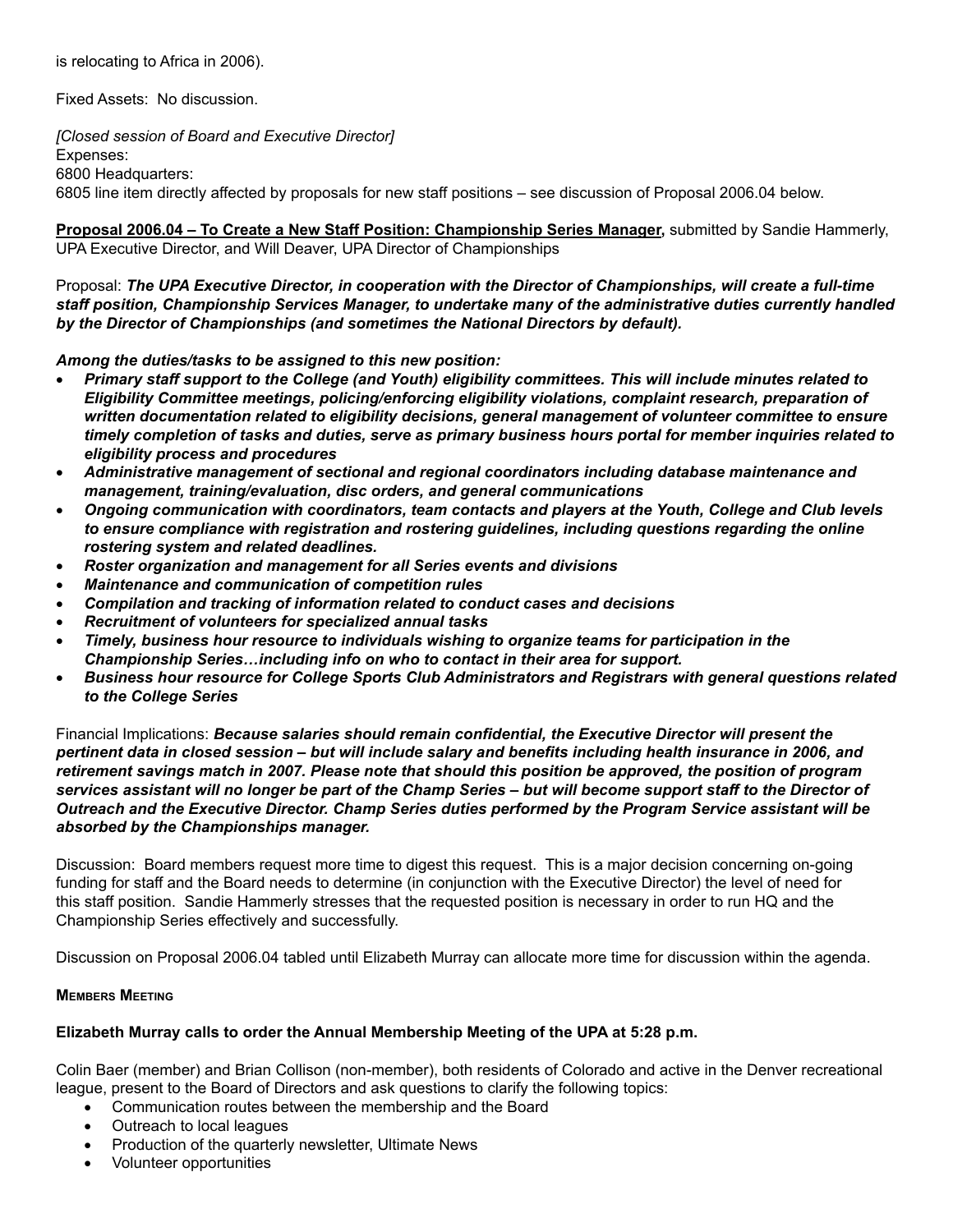**Meeting Adjourned at 5:45 p.m.**

**Sunday, January 15, 2006: Discussion & Decisions**

### **Elizabeth Murray calls meeting to order at 8:10 a.m.**

# **Series Discussion** – **Will Deaver**

Series questions that the UPA will need to answer in the future:

*Should we divide the National College Director position into two jobs (e.g. Open, Women's)?*

Josh Greenough, current NCD, discusses both the pros and cons of dividing the NCD position. He wonders if the role is best handled by a single full-time staff person or two people who may or may not communicate well together. *Should all teams participating in the Series be required to pre-register in order to participate in Sectionals or Regionals?*

Currently, same-day registration at Sectionals is an important way to bring new members into the UPA, but it adds significant last-minute work and it makes tournament planning/organization much more difficult. Pre-registration could be a larger burden on new college teams who have not yet formed a logistical system. (Will Deaver reminds the BoD that college teams have more time to complete their rosters.) Everyone agrees that pre-registration would enhance the UPA's ability to provide a framework for quality competition. Most tournaments require pre-registration, so there is precedent in the Ultimate community for such an action.

*How do we envision the relationships among the UPA, college administrations, and college teams?*

Discussion around the Penn State incident that occurred in the 2005 College season (i.e. the UPA upheld the ruling of the college in banning the teams from competition). It is of utmost importance to maintain good communication and relations with all parties and act with integrity.

# **Discussion ends at 9:15 a.m.**

### **Disc Standards Discussion – Will Deaver & Henry Thorne**

The currently approved mold is 20 years old and a need for replacement could occur at any time. There needs to be a process in place for approving new molds, in which the players must be involved. The question is how best to involve players, generate feedback, and gain approval. Discussion of how to distinguish among the various levels of play (recreational, competitive, elite) and the various players (men, women, youth, college). Christian Schwoerke feels the current process is okay for basic approval, but elite players need to be involved in the selection of the discs for the Series. If we approve a single mold, we need to be alert for different preferences or needs among the various levels and categories of players.

Teams that attended competitions in 2005 will contacted and asked to test discs and return feedback on those discs in 2006.

# **Discussion ends at 9:45 a.m.**

# **Standing Rules Committee Report – Peri Kurshan, Interim Chair**

As new chair of the SRC, Peri Kurshan wants to improve communication between board and committee. Revision to version 10.0 of the rules is now underway. Peri Kurshan feels there is a need for:

- 1. An approximate time-line for development of the new rules.
- 2. Information about how long the approval process will take, once these rules are developed.
- 3. A decision about how often do revisions need to be done, in the big picture? Should we plan to revise rules on some regular schedule?

In this revision, few rules will actually be changed, but there will be a good deal of clarification. It is very important that rule change be done in a way that is sensitive to the membership. Feedback will be necessary in some form. It is also important that UPA do more to increase member knowledge of the rules.

Straw poll: Encourage admin to increase visibility of rules among membership 9-0-1

**Break 10:25-10:45 a.m.**

**Branding Report Discussion – Henry Thorne**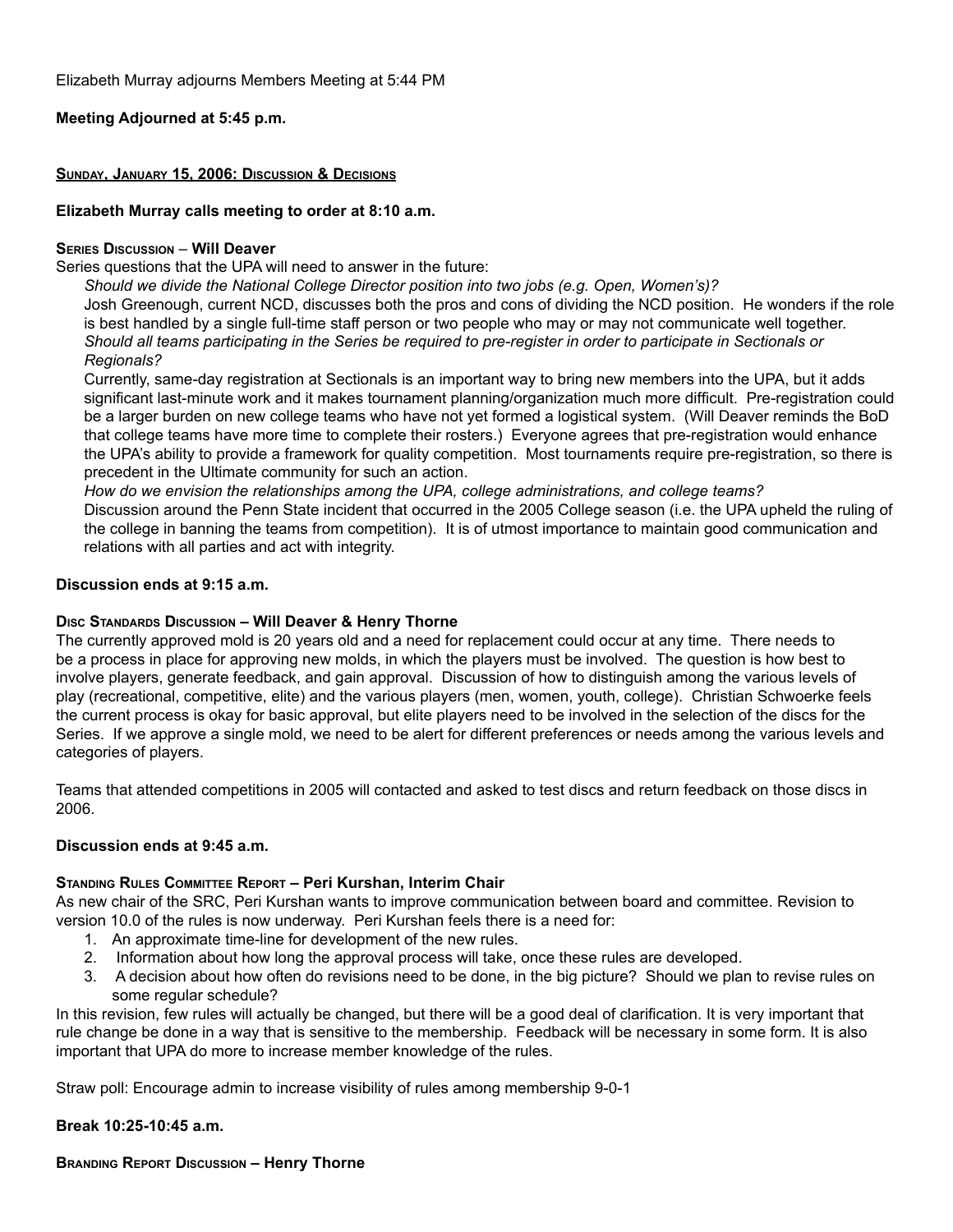Discussion of final branding report/recommendations as presented by Mission Minded. The proposed internal mantra for the UPA is "Respect the Sport. Respect the Players."

**Todd Demetriades moves that we adopt the branding mantra as proposed by Mission Minded. Henry Thorne seconds.**

**Motion passes unanimously 10-0-0 (11:07 AM)**

**Todd Demetriades moves that**

**The UPA should be consistent in its visual identity across all materials including the UPA website, newsletter, electronic newsletter, video, written correspondence and other printed material. Wherever and whenever reasonably possible, the UPA should require consistent use of its visual identity including UPA championship events, UPA sanctioned events, UPA educational materials, league materials, and merchandizing.**

**Henry Thorne seconds the motion. Motion passes unanimously 10-0-0 (11:26 AM)**

**Todd Demetriades moves that the word Ultimate should be capitalized in all material, when referring to the sport. Jeff Dunbar seconds the motion. Motion passes unanimously 10-0-0 (11:27 AM)**

**Jeff Dunbar moves that we adopt the Brand Positioning Statement for the UPA, as proposed by Mission Minded: "The National Organization for Competitive Ultimate". Peri Kurshan seconds the motion. Motion passes 9-0-1 (11:30 AM)**

**Jeff Dunbar moves that we adopt the Value Proposition, as proposed by Mission Minded: "The UPA makes it possible for me to play competitive Ultimate at my level." Henry Thorne seconds the motion. Motion passes 7-1-2 (11:31 AM)**

Abstentions: Mike Payne feels the value proposition as stated is not motivating or visionary enough. Peri Kurshan doesn't see how the phrase will contribute to what we do.

Nays: Henry Thorne doesn't feel he knows enough to adopt this Value Proposition.

Confusion between the two recommended Value Propositions – one of which includes the word "competitive," one of which omits the word "competitive." Extensive discussion on how its inclusion/exclusion affects our membership and our future direction.

Straw poll of those in favor of dropping "competitive" from the Value Proposition: 9-0-1

**Todd Demetriades moves that we rescind all previous motions on the UPA Value Proposition statement. Jeff Dunbar seconds. Motion passes 10-0-0 (11:45 AM)**

**Todd Demetriades moves that the UPA adopt the Value Proposition: The UPA makes it possible for me to play Ultimate at my level. Henry Thorne seconds. Motion passes 9-0-1 (11:46 AM)**

**Todd Demetriades moves that the UPA generally endorse the "marketing recommendations," (listed below) as proposed by Mission Minded. Henry Thorne seconds. Motion passes 10-0-0 (12:06 PM)**

Good to highlight benefits over features (features are how we do our work, benefits are what happen as result of that work).

Maintain visual consistency across all media and events

Gain media attention for competitive Ultimate, including development of sample media kit for event organizers and whenever possible provide PR outreach at major national tournaments. Unanimous agreement the UPA should continue to work to get Ultimate televised.

Build recognition for competitive ultimate within UPA channels

Support competitive players

Increase visibility at important tournaments

Support local leagues

Improve UPA marketing materials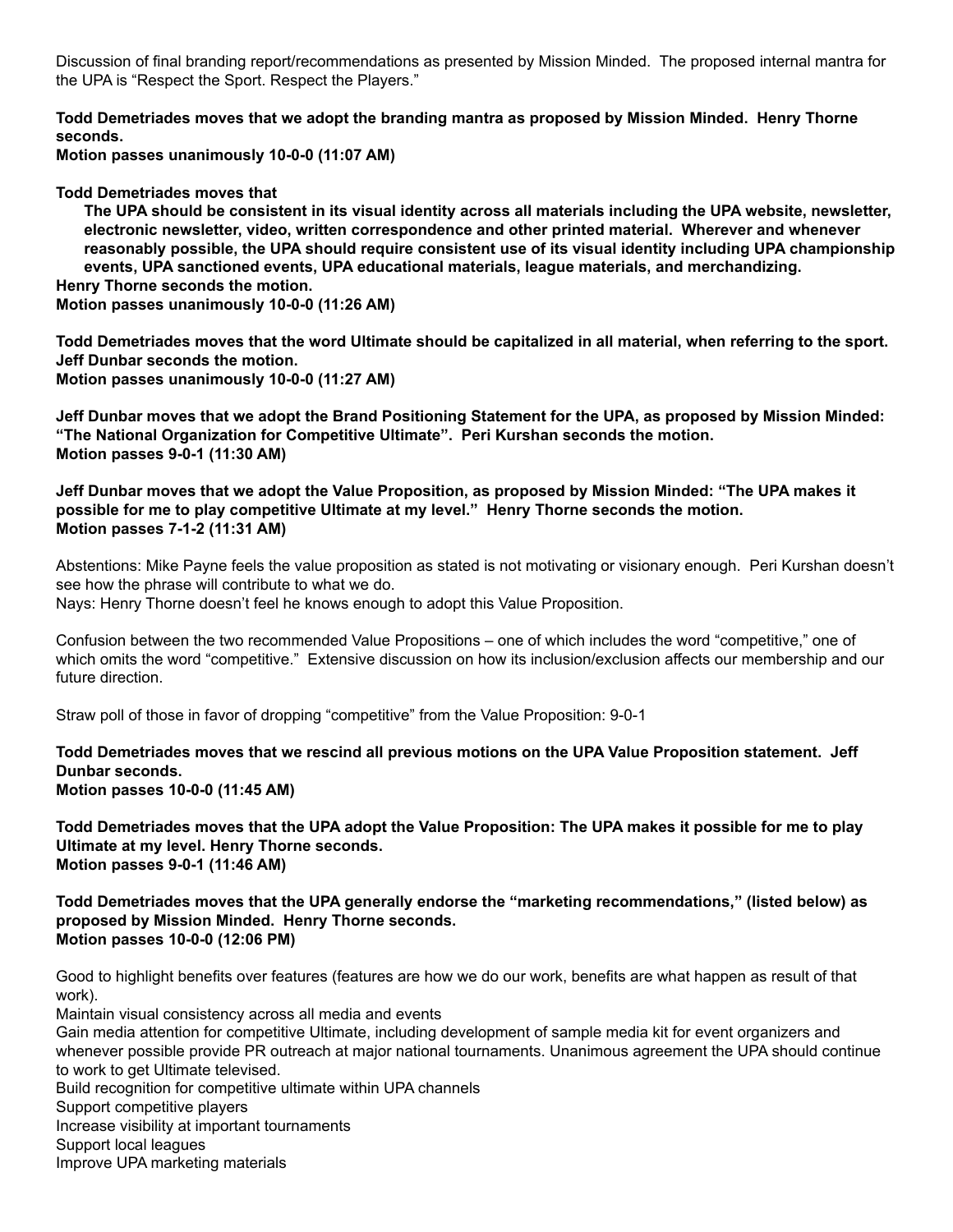### **Lunch 12:15-1:35 p.m.**

#### **Board Development (Committee Processes, Structure for 2006) – Elizabeth Murray & Sandie Hammerly** This section is scheduled because the existing committees don't work as well as we'd like – come up with ideas to make

them more effective.

### **Todd Demetriades moves that that the Bylaws Committee be eliminated. Tommy seconds. Motion passes 9-0-2 (1:52 PM) Future process: bylaw amendments will be presented via proposal process.**

4 Questions to be answered on each committee:

- 1. Should the committee exist?
- 2. Exist as standing or ad hoc?
- 3. Does it need a major change in focus?
- 4. Major things to be accomplished in 2006.

# Standing Committees:

- Conduct: 1- yes, 2, Standing, 3 Sandie Hammerly: We need to re-examine the appeals process; Jeff Dunbar: this is not part of the conduct rules. Sandie Hammerly: Admin disagrees on this. Currently the process is that Sandie Hammerly, as the Executive Director, makes the final decision on an appeal . Hammerly feels that a member or team should always have the opportunity to appeal a decision to the Board. Hammerly will submit a proposal to the Board to determine our policy on whether or not the ED is the final say on what happens to an individual member. Discussion on this topic table for the time being. 4. Jeff Dunbar suggests budgeting money to the Conduct committee to work out these issues. Major project is Policy rewrite. Other issues: compile admin records of all conduct cases. Formalize documents that can be used as standards for common situations. Need to edit the complaint form, so it matches the Need to generalize procedures to document how the policy is adhered to within the committee (sort of a 'How –to' guide for committee members). Publish case examples to the membership, so that members can understand what punishment fits what crime = communication with membership about the current status recent events/evolution of the conduct policy.
- Finance: 1 yes, 2 standing, 3 no change in focus, 4: conduct 2005 audit, analysis of budget trends (are we budgeting too much, too little, compared to actual expenses) exploration of reserves, oversee audit, investment strategy.
- Rules: 1 yes, 2 standing, 3 change of focus presented in Peri Kurshan's proposal, 4: defining a revision process, working into higher visibility, producing Rules 10.1
- Nominating Committee: 1. yes. 2. We need to have two committees: Nom. Com. A new committee, Board Development, should be created. The task has gotten too big for one committee. We need to do self-assessment of the committees. Board development means that we know what it means to be board members. George: I move that we create a Board Development committee, Todd Demetriades seconded, Vote: 11-0-0, passed unanimously. Nom com remains standing. 3. Need to identify what the issues are that the board will be facing, so that members can understand and be involved as they elect. 4. NomComm 2006 projects: Early start, NomComm manual completion, strategy for increased voting participation, recruitment strategy (right people, education)
- Board Development: 1 yes, 22 year plan, self-assessment in 2006,

# Ad Hoc Committees:

- League 1. Yes 2. Should become a subcommittee of strategic planning committee. There are 2 roles, a tactical one involving working with Melaine; the strategic part should go under strategic planning board. 3. For 2006, it would be valuable to be able to look to the strategic planning committee … There needs to be more clarity about roles, and whether issues need to be controlled by board or by staff. 4. Work and resource manual, but primarily planning for conference. Do we want a regional or national conference? Is this going to be board driven, or committee driven? Need to prioritize, come up with a few, doable goals for this year.
- Series Restructure 1. yes, . 2 Belongs in ad hoc. 3. We need to look at all the competitive options. Some of our participation is plateauing, it might help to reassess. Need to seek an effective chair; Chair needs to do the steering, and committee members need to be doing the work. Need to align with the Strategic planning committee about timelines. Need to produce report on Phase 1 progress in July.
- Strategic Planning 1. Yes, 2. No, 3. no changes 4.. We need a plan for plan... timeline, goals, etc.
- Bylaws (cut)
- World Games Fundraising: see discussion below.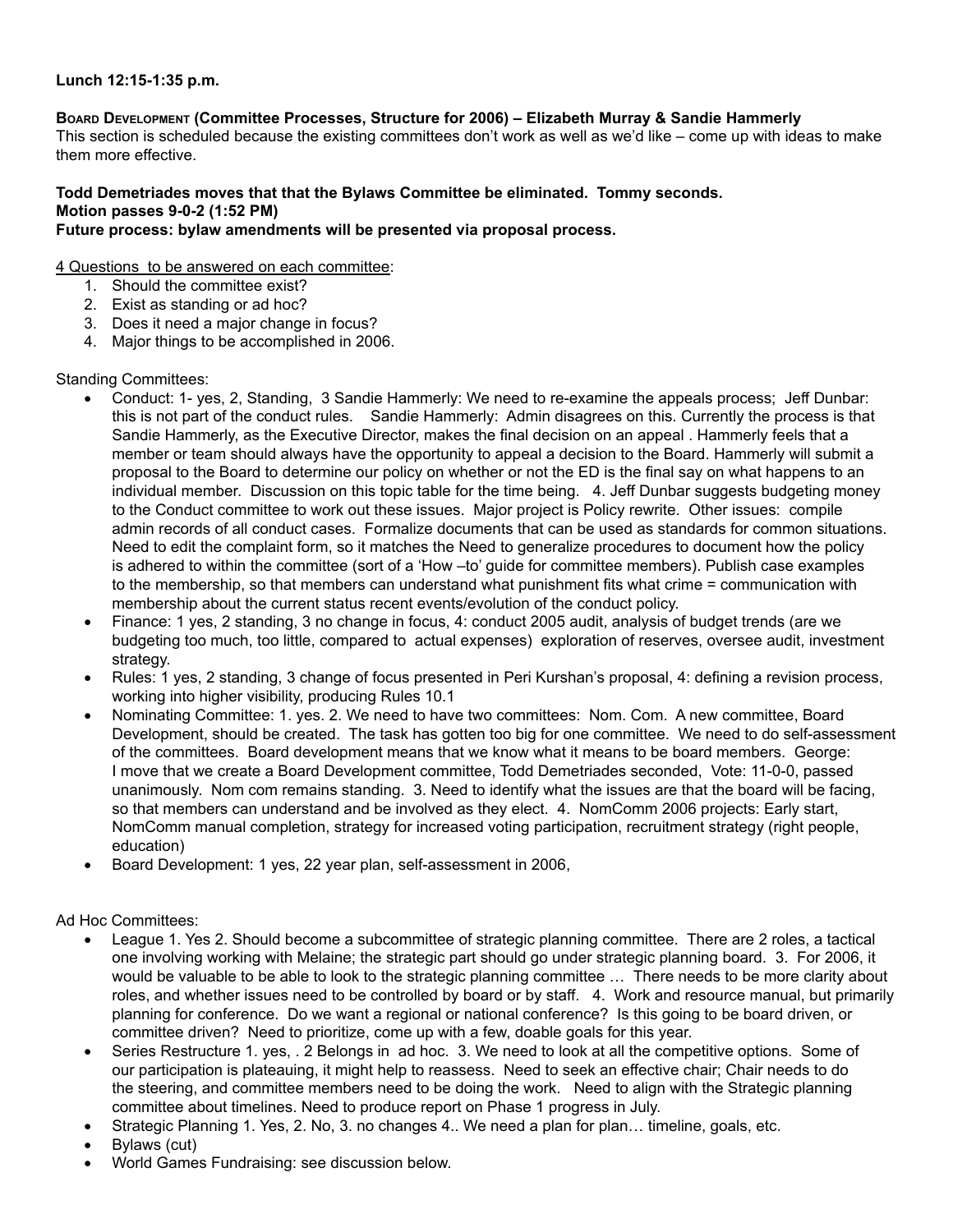- Disc Standards: 1. Yes, 2. Should be Standing. 3. No change of focus, 4. By end of 2006 have Series disc approval process for BoD to approve at next annual meeting, Under 12 disc approval process. Sandie Hammerly: there has been money available to 'measure' the disc, but its never been done. We need to decide whether to have technical specs or not.
- Observers: is this an admin committee?? This needs clarification. Committees created by Admin are independent of Board Committees but should there be a more formal avenue of communication between observers committee and board. Compromise: make it an ad- hoc board committee for this year, and re-evaluate next year after opportunity to see what kinds of decisions come before the committee. Goal is to increase observers to 100, this is a big change, and needs to be monitored. Making Observers a Board Committee means that it acts on behalf of the board, the board has the ultimate authority.
- Formats: Admin committee on target, should not change
- Eligibility: Admin committee  $-$  do not change
- Hall of Fame: 1. Yes, 2. Status as Board committee not certain. One member of the committee was -appointed by the Board, but there is no Board member actually on the committee. 3. - 4. Major projects: develop long term strategy for relationship between UPA and Hall of Fame. In our interest to keep the committee closely linked to our processes and goals. To show the players, the history, Hall of fame moved to Standing .

Suggestions for new committees: Ad hoc Branding Committee to oversee policy; committee that works on rules and revisions, and one to work on ways to increase visibility; Observer's strategy ad hoc committee

### **Break 3:35-4:15 p.m.**

Suggestions for new committees, continued: US Teams in International Competitions Committee (USTIIC): the issue of International competitions is very complex. It might need to be two committees, on for strategy and team relations, the other for fundraising and assistance.

### **Todd Demetriades moves to dissolve the World Games Fundraising committee: Seconded by Jeff Dunbar. Vote: 11-0-0. Time 4:40.**

Straw Vote: Should we move the Observers Committee from Admin into a Board-level committee 1 in favor.

Need oversight, strategy, as well as Admin aspects of observer committee. Are there reasons to have one committee or two? If there are two observer committees, the Board committee would exist to deal with long term policy decisions: a visionary role rather than an oversight role. Observer Board committee is ad hoc, one year and review,

# **Proposals (2006.06, 2006.07, 2006.08, 2006.10 and Resumed Discussion of 2006.04) – Elizabeth Murray**

Proposal 2006.06 – UPA Board of Directors Compensation Proposal, submitted by Joe Seidler, Jim Parinella and Vin Shelton

Proposal: *The UPA shall compensate its board of directors as follows effective Jan. 1, 2007:*

- All board members will receive \$50 per month (to be paid monthly).
- *Executive committee members (5) will receive an additional \$25 per month (total of \$75/mo).*
- The Treasurer will receive an additional \$25 per month if not on ExCom (total of \$75/mo).
- The Vice President will receive an additional \$25 per month (total of \$100/mo).
- The President will receive an additional \$50 per month (total \$125/mo).
- All board members will receive \$50 for each off-site meeting they attend (up to 2 per year).

*The board president is empowered to withhold a board member's fee if the president feels that member is not performing his/her duties satisfactorily.*

Straw poll to pass this proposal 0-10-1. Abstention (Christian Schwoerke).

Todd Demetriades moves to close discussion. Jeff Dunbar seconds. Discussion closes 10-0-1 (5:03 PM)

Todd Demetriades moves to vote on 2006.06. Ricky Eikstadt seconds.

**PROPOSAL 2006.06 FAILS Vote: 0-11-0 Time: 5:04 PM**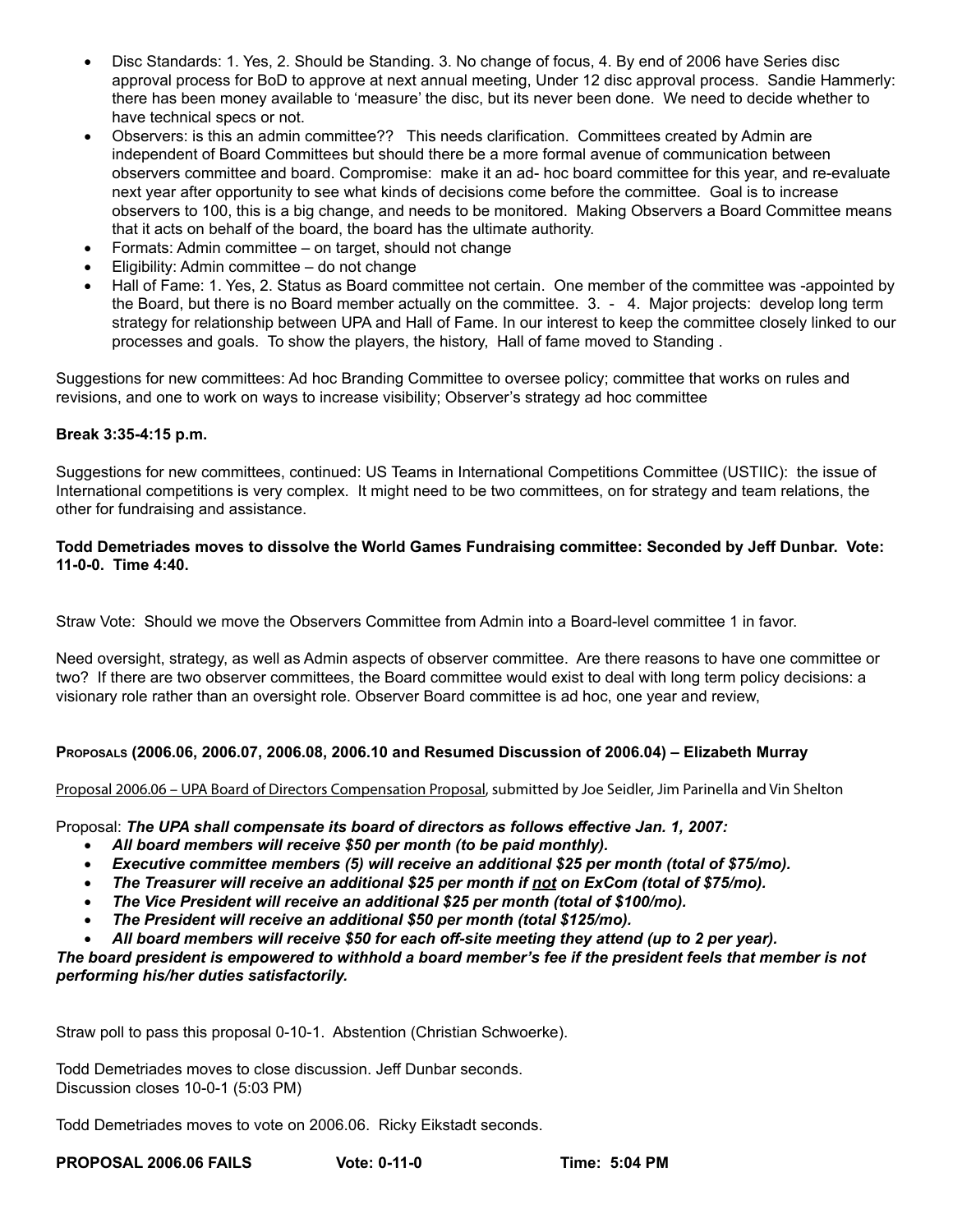**Proposal 2006.07 – Temporary College Rules Set Modification,** Submitted by Will Deaver, UPA Championship Director and Joshua Greenough, UPA National College Director

Proposal: *In 2006, the UPA Board supports the administration's use of the same rules set that was used in last year's college championships series, the 10th Edition with the supplementary enforcement provisions including: mandatory use of Observer's to track time limits, offsides, and deal with conduct issues at Regional semis, finals, back door game(s) and all games at the College Championships; plus the Team Misconduct Foul System and penalties for offsides violations and time violations.*

Discussion:

Todd Demetriades moves to close discussion. Ricky Eikstadt seconds. Todd Demetriades moves to vote on proposal 2006.07. Ricky Eikstadt seconds.

**PROPOSAL 2006.07 PASSES Vote: 11-0-0 Time: 5:06 PM**

**Proposal 2006.09 – 2006 Ultimate Hall of Fame**, Submitted by Robert "Nob" Rauch on behalf of the Ultimate Hall of Fame Vetting Committee

Proposal:

*1. Larry Schindel, a member of the inaugural class of the Ultimate Hall of Fame, is named UPA Alumni Director and Chair of the Ultimate Hall of Fame Committee to serve out the remainder of Steve Mooney's term, which extends to December 2008.*

*2. The 2006 Vetting Subcommittee is composed of Larry Schindel (term expires 2008), Andy Borinstein (2006), Jim Parinella (2007), Tiina Booth (2008), and a member to be designated by the UPA board. 3. Expansion of the Hall of Fame section of the UPA web site (revised text submitted separately).*

Discussion: Elizabeth Murray opens discussion and asks for straw poll: In favor of accepting #1 and #2, and amending the proposal to strike #3 with the stipulation that HQ will work with HOF Committee to make changes on an ongoing basis as needed within the technical restraints of the current web site design.

# **Todd Demetriades moves to amend Proposal 2006.09 to strike #3. Mike Payne seconds. Motion passess 11-0-0 (5:10 PM)**

Todd Demetriades moves to vote on Proposal 2006.09 as amended. Henry Thorne seconds.

**PROPOSAL 2006.09 PASSED Vote: 11-0-0 Time: 5:11 PM** 

**Proposal 2006.10 – To Assist WFDF in Limited Administrative Duties**, Submitted by Robert Rauch, on behalf of WFDF

Proposal: *Authorize the UPA administration to assist WFDF with a limited number of administrative tasks, with performance of each task contingent on agreement by the UPA administration and WFDF to specific operational procedures, which are to include points of contact, confidentiality, and regular performance review. Subject to a specific agreement, it is anticipated that a primary contact person would be designated by WFDF to streamline the UPA staff access in connection with the engagement. The scope of the proposed engagement is as follows:*

- • *Mailing Address: UPA headquarters may serve as the physical WFDF mailing address, with WFDF correspondence directed to UPA Headquarters and forwarded by UPA staff to the appropriate WFDF official. The volume of mail expected to be received by WFDF, other than Wells Fargo mail, is on average less than 15 pieces per month in 2006.*
- • *Financial Administration*
	- *o UPA will prepare and provide to WFDF monthly, quarterly, and annual accounting reports. WFDF has over the last several years generated between 48 and 125 financial entries a year.*
	- *o UPA may deposit certain checks on behalf of WFDF. WFDF's bank is Wells Fargo.*
	- *o WFDF finances and UPA handling thereof will be subject to audit by an auditor of WFDF choice.*

*The proposed time for this authorization is for the 2006-2007 fiscal years. By default, authorization as proposed will lapse March 31, 2008 in order for the UPA and WFDF to review, refine, and confirm this engagement as desired at that time. In return for these services, WFDF will pay a fee to cover the work required and will not waive this fee. A fee of around US \$125 per quarter is suggested, with UPA reserving the right to review the amount on an annual basis and adjust it with 3 months notice if the cost to perform these functions is greater*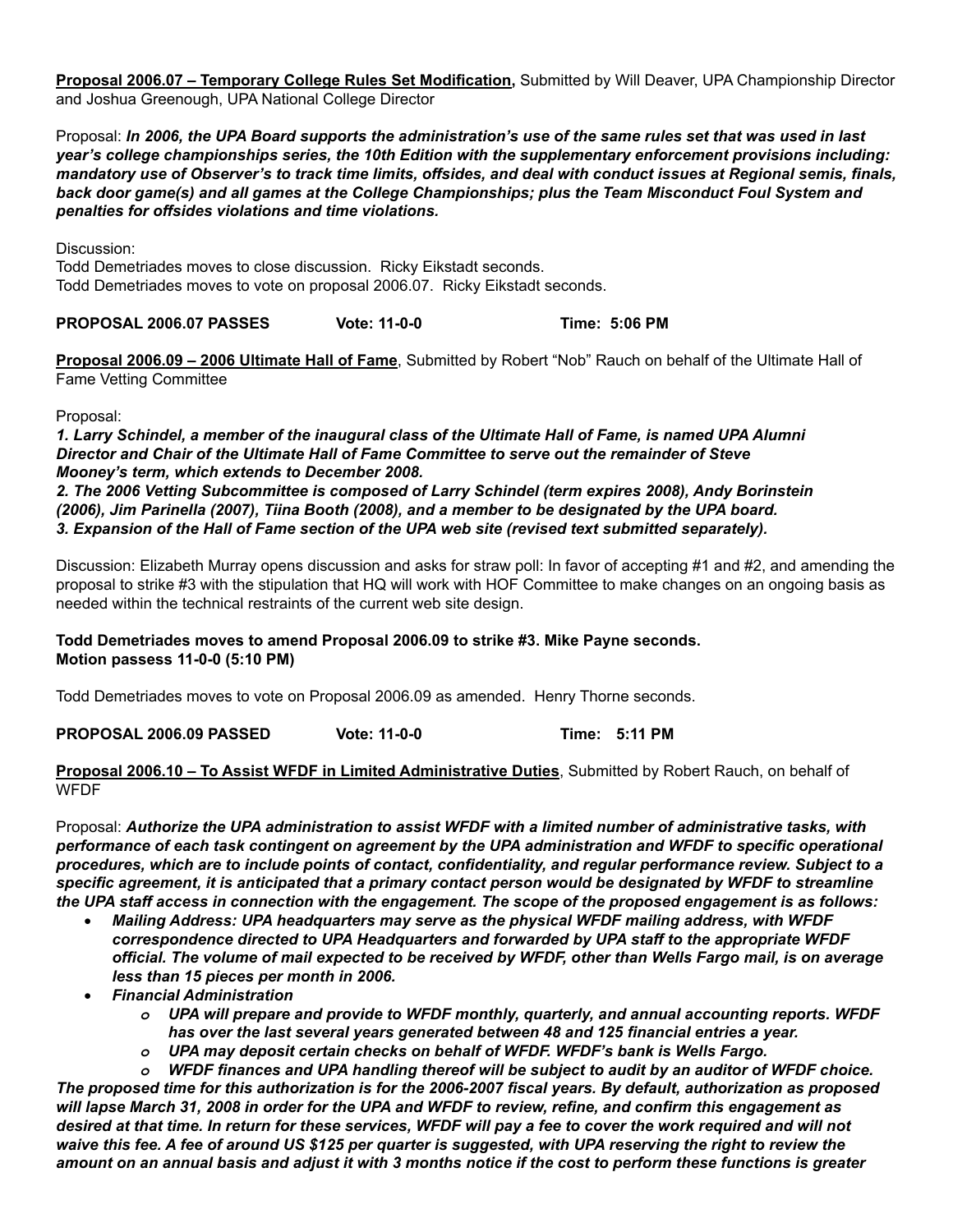# *than anticipated. The full postage for any forwarded item, including any express mail requested, will be billed to and paid by WFDF separately.*

As the UPA representative to WFDF, Todd Demetriades supports this proposal because it allows us to continue to foster a good working relationship with WFDF.

Todd Demetriades moves to table discussion (5:17 PM) to allow Sandie Hammerly to develop a proposal that will allow HQ to work out the terms of an arrangement to provide administrative support to WFDF.

**Proposal 2006.08 – Request for UPA support for the WJUC (World Junior Ultimate Championships),** Submitted by Linda Sidorsky and Peri Kurshan (WJUC TD & Assistant TD)

Proposal: *That the UPA assists the WJUC TOC with any or all of the following:*

- **Direct monetary support to be used to assist teams to attend the tournament.**
- Acting as a repository for tax-deductible donations to the WJUC fund.
- Publicizing the WJUC fundraising drive on the UPA's website (with a link to the donation page).
- **Running an article and ad in the next UPA newsletter (print and email) about the tournament and** *fundraising drive.*
- Sponsoring an ad in the WJUC player program.
- Supplying items for player packs (e.g. mini discs?) with the UPA logo.
- Supplying the tournament with loaned scoreboards.
- Supplying the tournament with loaned small tents (for the score keepers).

Discussion: Opportunity for UPA to be highly visible in a highly visible international tournament being held on US soil. Demetriades reminds the group that the bid submitted and accepted by WFDF prior to the tournament leadership requesting any support/assistance from the UPA. Henry Thorne reminds everyone to consider our mission as we decide whether or not to support this proposal.

Todd Demetriades moves to strike the following lines from the proposal:

- Direct monetary support to be used to assist teams to attend the tournament.
- Acting as a repository for tax-deductible donations to the WJUC fund.
- Supplying the tournament with loaned scoreboards.
- Supplying the tournament with loaned small tents (for the score keepers).

# **Henry Thorne seconds.**

# **Motion passes 11-0-0 (5:34 PM)**

Henry Thorne reminds us that this is the world coming to the USA – we want to have visibility and a presence at the event because it is our chance to put a professional face on the UPA and Ultimate as we promote it. Hammerly requests that the Board determine a monetary value for the level of our support, so that Admin can decide how the UPA will allocate those funds to best support the tournament and best promote the UPA and our goals for the sport on an international stage. Mike Payne and Henry Thorne agree that we need to be cognizant of the level of support because the more prominent our name, the more we are connected to the success/failure of the tournament's execution.

Todd Demetriades: (1) This is an opportunity to further strengthen our working relationship with WFDF. (2) This is about our branding policy, and about establishing a policy about teams submitting bids to WFDF for international tournaments. Todd Demetriades suggests that the details associated with costs, pricing, etc should be addressed by ExComm.

Todd Demetriades moves to amend Proposal 2006.08 to change the bullet point "sponsoring an ad in the WJUC player program" to read "sponsoring an ad in the WJUC player program up to \$1000." Paige Anderson seconds. **Motion passes 10-1-0 (5:49 PM)**

Todd Demetriades moves to endorse the amended proposal. Henry Thorne seconds.

| PROPOSAL 2006.08 PASSED (as amended) | Vote: 11-0-0 | Time: 5:54 PM |
|--------------------------------------|--------------|---------------|
|--------------------------------------|--------------|---------------|

### *[Discussion resumes on Proposal 2006.10]*

Todd Demetriades moves to adopt the following: **The UPA authorizes its administration to negotiate an agreement with the WFDF to assist the WFDF with a limited number of financial administrative tasks. The primary point of contact will be between the UPA Executive Director and the WFDF Treasurer.**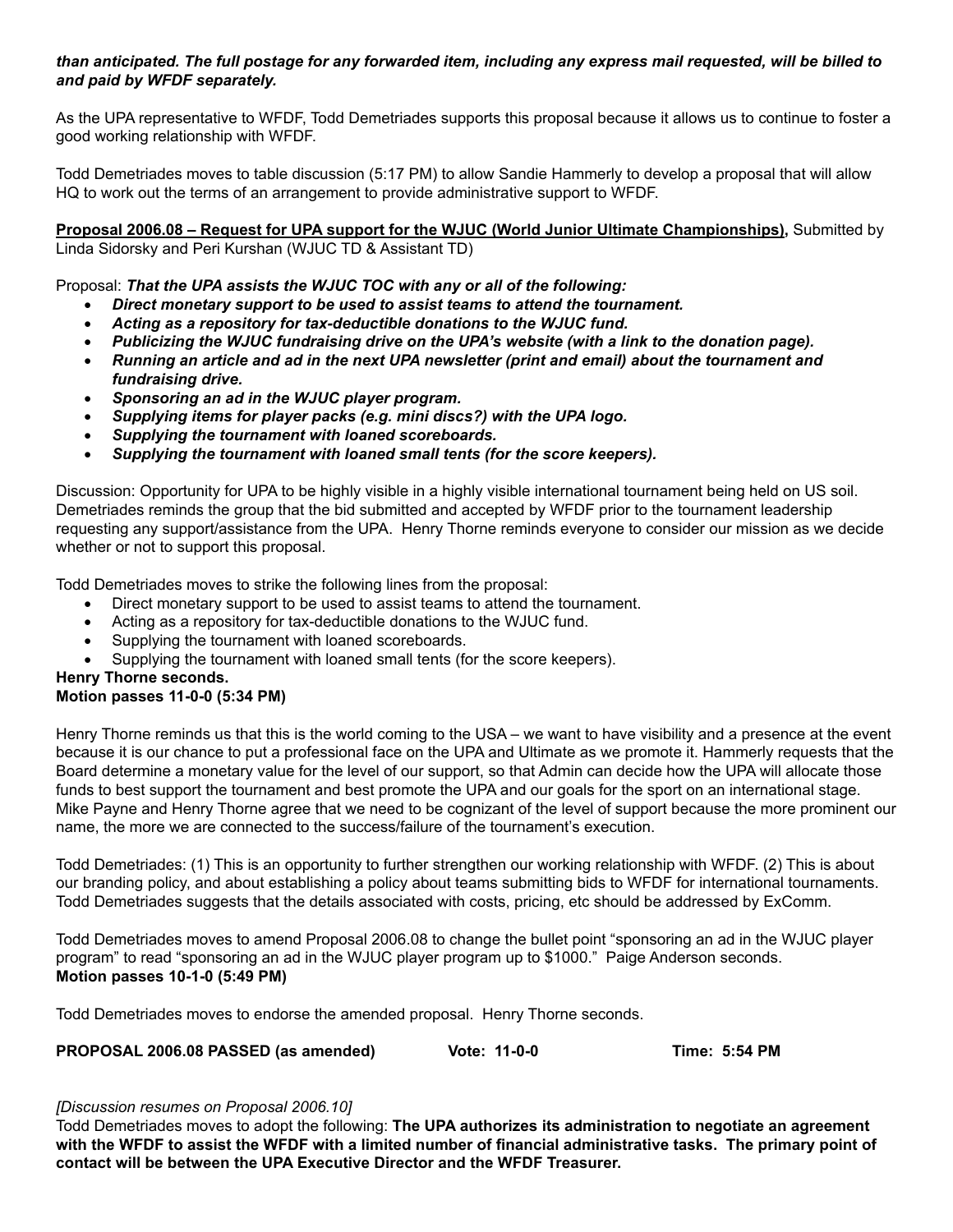### **Mike Payne seconds. Motion passes 11-0-0 (5:57 PM)**

### **Todd Demetriades moves to table Proposal 2006.10. Henry Thorne seconds. Motion passes 11-0-0 (5:57 PM)**

*[Discussion resumes on Proposal 2006.04. Discussion with Board, staff, National Directors, and Executive Director present.]See page above for text of proposal.* 

**Proposal 2006.04 – To Create a New Staff Position: Championship Series Manager,** Submitted by Sandie Hammerly, UPA Executive Director, and Will Deaver, UPA Director of Championships

Resumed Discussion (1/15/06, 6:11 PM): While Sandie Hammerly has the authority to hire staff, it does require discussion by the Board due to the ongoing financial implications. Have the financial implications for this position been included in the budget? Yes, factored into appropriate line items in HQ budget. Who would be giving guidance and feedback to this person? Will Deaver will be immediate supervisor. HQ feels that while long term we need a detailed staffing plan it is premature to present this when we don't have a strategic plan for the organization in place. At this juncture we know we need help to provide high quality service to our largest program impacting the vast majority of our members – the Championship Series. .

# *[Closed discussion with Board and Executive Director]*

Henry Thorne moves to vote on Proposal 2006.04. Mike Payne seconds.

**PROPOSAL 2006.04 PASSED Vote: 11-0-0 Time: 6:37 PM**

Board requests that the Executive Director give the Board a heads up in the future on proposals of this nature.

*2006 Budget adjusted to reflect the adoption of Proposal 2006.08 (line item 6520 - \$3000). Line items 6805, 6810 and 6815 already include expenses related to proposal 2006.04.* 

# **Meeting Adjourned at 7:06 p.m.**

**Monday, January 16, 2006: Decisions, Discussions, and <sup>a</sup> dash of Information**

### **Elizabeth Murray calls meeting to order 8:05 am.**

*[Closed discussion of the Board]* **Executive Session – Board**

### **2006 Officers**

President – Mike Payne Vice-President – Todd Demetriades Treasurer – Tommy Proulx Secretary – Paige Anderson

### **Break 9:35-9:50 a.m.**

# **Committee Assignments – President (Mike Payne)**

Discussion of need for newly suggested committees (from discussion 01/15) and status as ad hoc versus standing. It is agreed that the Observers Policy committee deserves to be a standing committee considering the importance of observers (presence of lack thereof) in the future of Ultimate.

**Todd Demetriades moves that we amend the UPA bylaws so that the phrase "of two (2) or more directors" in the first sentence of Article III.7 be replaced by the phrase "of one (1) or more directors." Henry Thorne seconds. Motion passes 10-0-0 (10:11 AM)**

This bylaws amendment will be published in the next Ultimate News.

### **2006 Standing Committees**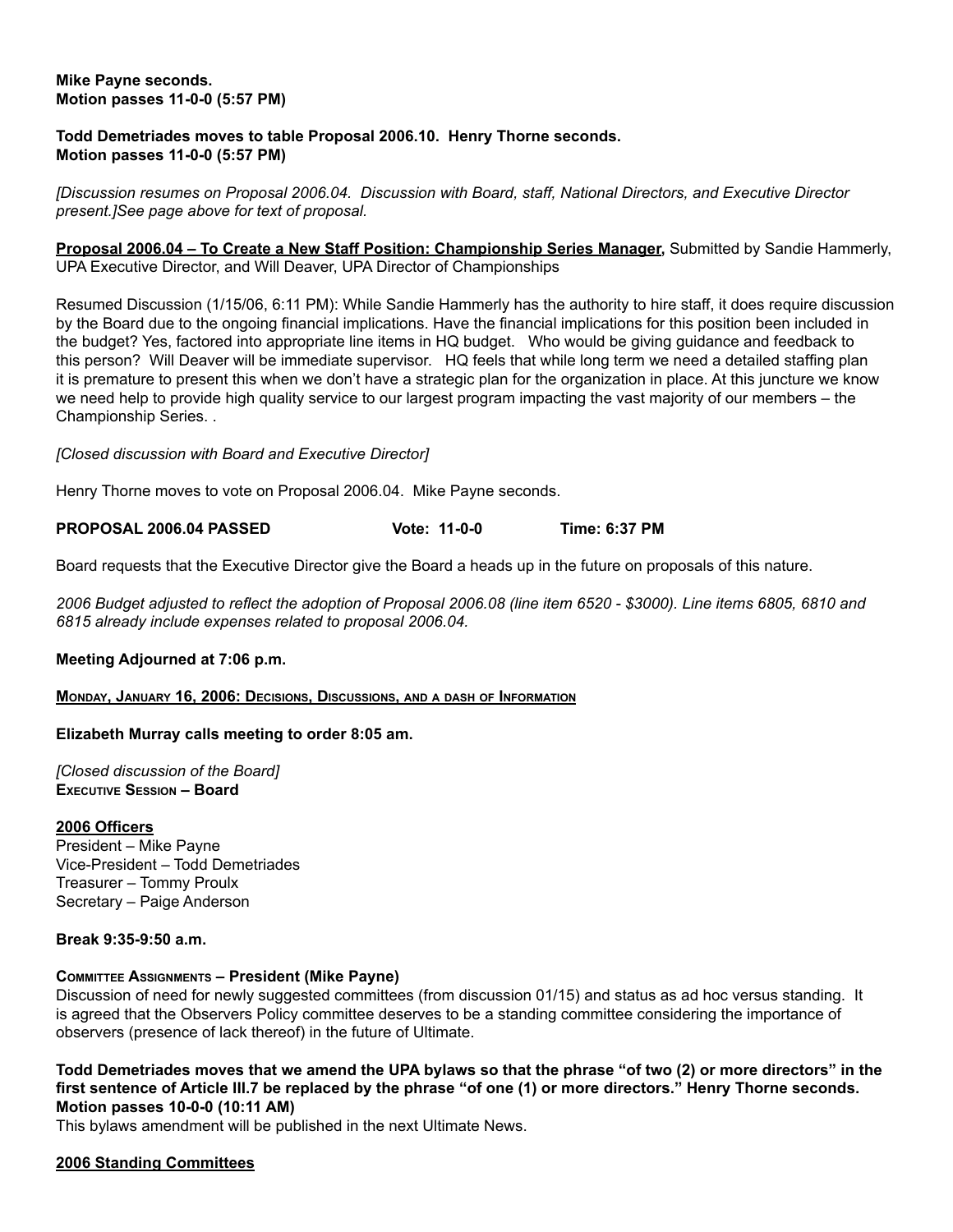*Executive*: Mike Payne (Chair), Todd Demetriades, Paige Anderson, Henry Thorne, Peri Kurshan. (As Treasurer, Tommy requests to be removed from ExComm, although he will be available during financial discussions.)

*Nominating*: Ricky Eikstadt (Chair), Kate Bergeron

*Finance*: Tommy Proulx (Chair), Henry Thorne

*Rules*: Peri Kurshan (Chair)

*Conduct*: Jeff Dunbar (Chair), Kate Bergeron

*Board Development*: Elizabeth Murray (Chair), Kristen Daily

*Disc Standards:* Mark Licata (Chair, non-Board member), Kate Bergeron, Christian Schwoerke

*Hall of Fame*: Henry Thorne, (Elizabeth Murray)

*USTIC (US Teams in International Competition)*: Paige Anderson , Peri Kurshan, (Kate Bergeron and Kristen Daily Dailey will be asked to join committee; Paige Anderson and Peri Kurshan will follow-up with Todd Demetriades about Chair position)

*Observers Policy*: Peri Kurshan (Chair), Henry Thorne

# **2006 Ad Hoc Committees**

*Branding*: Todd Demetriades, Ricky Eikstadt, Elizabeth Murray

*Strategic Planning*: Mike Payne, Tommy Proulx, Kate Bergeron (Decided at July BoD meeting that there should be not more than 9 total members on SPC with 1/3 Admin, 1/3 Board, 1/3 members)

*League Outreach*: Kristen Dailey

- $\circ$  Discussion of how best to move League Outreach Committee forward and make progress in 2006. At July BoD meeting, determined that League Outreach will be underneath the Strategic Planning Committee considering the direct links between the two. Todd Demetriades suggests that we make League Outreach and Series Restructure sub-committees of the Strategic Planning Committee.
- $\circ$  Decision to eliminate League Outreach Committee as an independent committee. Kristen Dailey will be the League Outreach liaison to the Strategic Planning Committee.

*Series Restructure*: Peri Kurshan, Ricky Eikstadt, Paige Anderson

- o Decision to eliminate Series Restructure Committee as an independent committee it will be a subcommittee of the Strategic Planning Committee.
- $\circ$  Series Restructure has a vision to proceed, but does not have a concrete plan.
- $\circ$  Will Deaver is currently in the process of recruiting a committee Chair.

*Rules Strategy*: Peri Kurshan (Chair), Christian Schwoerke, (Todd Demetriades will act as consultant on as-necessary basis)

# **Break 11:00-11:10 a.m.**

*[Closed session of the Board to complete Executive Director performance review and to finalize Budget 2006.]*

Elizabeth Murray moves to vote on the budget. Todd Demetriades seconds.

### **Jeff Dunbar moves to approve the budget for 2006. Henry Thorne seconds. Motion passes 10-0-0 (11:28 AM)**

Todd Demetriades moves that we end the Closed Session of the Board. Jeff Dunbar seconds.

# **Action Planning for 2006 (Tasks, Next Steps) – President (Mike Payne)**

ExComm will follow-up with the following suggested topics: Ultivillage video, building, reserves, coaching background checks, scholarships for juniors players, implementing the model for committees to follow the adopted SRC model for face-to-face meetings. Mike Payne welcomes comments and proposals from Board members prior to the ExComm discussion of these topics.

Individual board members publicly list their tasks and goals for 2006 committees.

- Henry Thorne
	- o ExComm: Participate
	- o Finance: Capital asset plan, review and approve 2005 audit
	- $\circ$  Hall of Fame: Liaison, figure out a good structure for HoF and UPA relationships
	- o Observers Policy: Determine direction, problem status, report to 2007 BoD

# **Todd Demetriades**

- $\circ$  ExComm: Committee oversight, compile committee goals, timeline, etc., report committee status to ExComm and Board
- $\circ$  Branding: Ensure implementation of approved motions related to branding, assist search for logo firm,